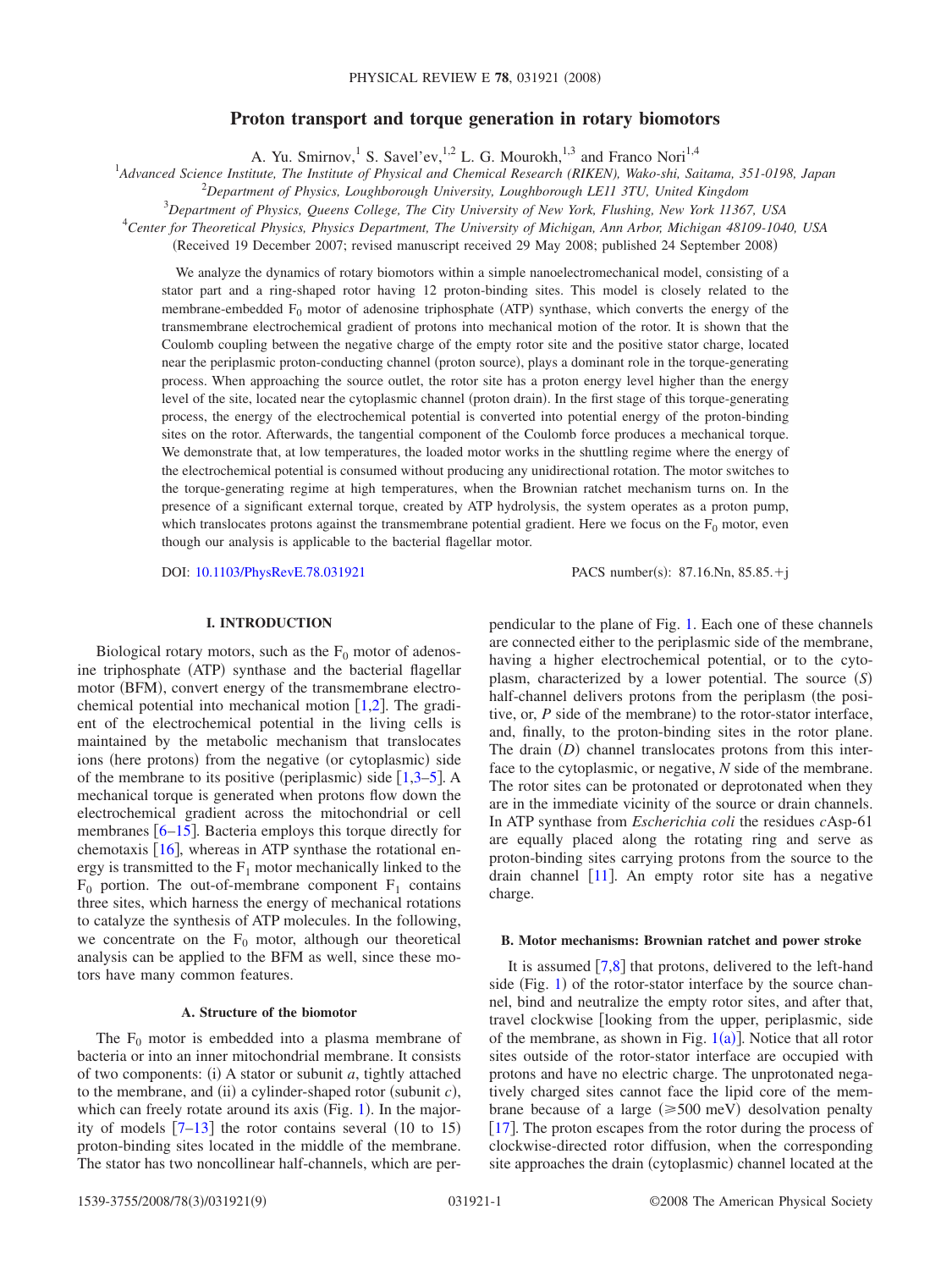<span id="page-1-0"></span>

FIG. 1. (Color online) Schematic diagram of a rotary nanomotor powered by an electrochemical potential gradient. (a) shows the top view from the periplasmic  $(P)$  side of the membrane; (b) shows the side view. Panel (a) shows the rotor, which has 12 sites which rotate as a Ferris wheel. In the example shown in  $(a)$ , the site number "5" provides a proton to the drain (D) channel of the stator, and the proton then moves to the cytoplasm, as shown in (b). This now negatively charged site number "5" in (a) feels a Coulomb attraction from the positive (red) stator charge, which propels the wheel to rotate an angle  $\phi_0$ =30°. After site number "5" moves to the location of the next site, the source  $(S)$  donates a proton to that site, neutralizing it, and the 30° rotation process is ready to start all over again. In (b), the protons, indicated by " $+$ ," move from the periplasm  $(P)$ , which acts as a source  $(S)$ , to the cytoplasm  $(N)$ , acting as a proton drain  $(D)$ , on the other side of the membrane. In  $(a)$  and (b), an orange straight arrow represents the Coulomb force between the empty rotor site and the positive stator charge.

right-hand side of the rotor-stator strip (Fig. [1](#page-1-0)). The negatively charged empty site is not able to move back now because of the strong repulsion of the lipid medium. However, it can diffuse forward, in the clockwise (CW) direction, since there is no energy penalty for the charge placed inside the hydrophilic rotor-stator interface. The site is populated and neutralized again when it reaches the source channel at the left-hand side of the interface, and the wheel can continue its CW rotation.

Because of random thermal forces, the rotor can also rotate in the counterclockwise (CCW) direction, and the populated site would then approach the drain channel. In the most probable event, the site is depopulated and reflected from the lipid border of the rotor-stator interface. However, with a smaller probability, the neutral site, occupied with a proton, crosses the border, and the wheel rotates counterclockwise. When the population of the rotor sites occurs on the lefthand side of the rotor-stator interface, and the depopulation happens on the right-hand side, the rotor diffusion is biased to rotate CW. This means that the  $F_0$  motor works as a Brownian ratchet  $[18–20]$  $[18–20]$  $[18–20]$  $[18–20]$ .

References  $[8,10,21]$  $[8,10,21]$  $[8,10,21]$  $[8,10,21]$  $[8,10,21]$  have shown, however, that the Brownian ratchet model is not able to explain the operation of the  $F_0$  motor in the presence of an external torque (about 41 pN nm), which is produced by the  $F_1$  motor and acts in the opposite (CCW) direction. In addition to two halfchannels, the stator contains a positive charge (a residue aArg-210 in *E. coli*) which can be located between two proton-conducting half-channels in the rotor plane  $\lceil 8,11 \rceil$  $\lceil 8,11 \rceil$  $\lceil 8,11 \rceil$  $\lceil 8,11 \rceil$ . As schematically shown in Fig.  $1(a)$  $1(a)$ , upon passing the source channel, the rotor site releases its proton and becomes negatively charged. This charge is attracted by the positive residue, thereby generating a torque moving the rotor in the CW direction (power stroke component). Reference [[8](#page-8-10)] has demonstrated that the positive stator charge is necessary for the efficient reverse operation of ATP synthase, when it works as a proton pump under the action of the external torque produced by ATP hydrolysis. The irreplaceable role of the *a*Arg-210 residue for the ATP-driven pumping activity of the  $F_0F_1$  complex in *E. coli* has been proven by direct mutagenesis studies  $\lceil 22 \rceil$  $\lceil 22 \rceil$  $\lceil 22 \rceil$ . It should be noted that, despite the recent significant progress in understanding the operation of ATP synthase, the physical mechanism of the torque generation and proton translocation by the  $F_0$  motor calls for further investigation  $[12,13]$  $[12,13]$  $[12,13]$  $[12,13]$ . Of special interest is the possibility to mimic the main features of this biological engine with the goal to create an artificial nanomachine with an almost perfect energy conversion.

#### **C. Quantitative modeling**

Here we explore a simple model incorporating the most important aspects of biomolecular rotary motors  $[7-11]$  $[7-11]$  $[7-11]$  and employing a quantitative treatment based on methods of condensed matter physics  $[5,23,24]$  $[5,23,24]$  $[5,23,24]$  $[5,23,24]$  $[5,23,24]$ . These approaches have been previously applied to nanoelectromechanical systems (NEMS) with their mechanical motion affecting the electrical properties of electronic devices  $[25]$  $[25]$  $[25]$ . Similar processes take place in nanoscale biological objects, where electrical and mechanical degrees of freedom are also strongly coupled, making them living counterparts to artificial NEMS. Note that only nanooscillators have been extensively studied by theorists, although a single-molecule rotor and nanoelectromechanical rotational actuators  $\lceil 26 \rceil$  $\lceil 26 \rceil$  $\lceil 26 \rceil$  have been demonstrated experimentally. To the best of our knowledge, no theoretical investigations of rotary NEMS have been reported yet. It can be expected that artificial nanoengines built on the operating principles of biological motors could achieve the same level of efficiency and performance.

ATP synthase, along with many other enzymes  $[4]$  $[4]$  $[4]$ , should be considered as a nonequilibrium open system whose operation is supported by a permanent flow of protons. To describe this flow we attach the  $F_0$  motor to two proton reservoirs related to the periplasmic (positive,  $P$ ) side of the membrane and to the cytoplasmic (negative, N) side of the membrane. In the case of the respiratory chain  $\lceil 1 \rceil$  $\lceil 1 \rceil$  $\lceil 1 \rceil$ , the *P* side and the *N* side correspond to the intermembrane space and to the matrix, respectively, divided by an inner mitochondrial membrane. Usually the proton transfer between the rotor sites and the *P* and *N* aqueous sides of the membrane is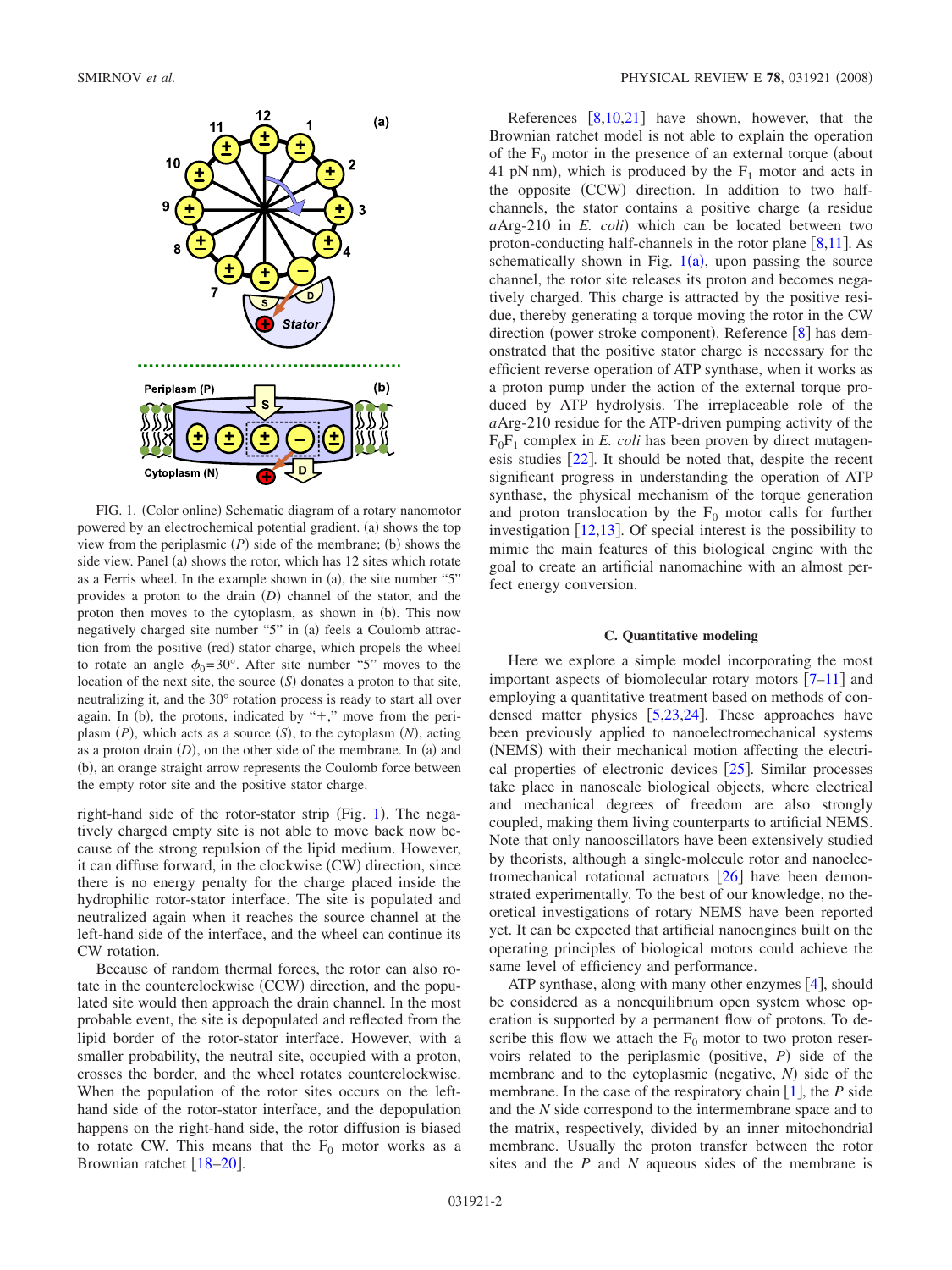represented by a set of Markov equations with a phenomenologically constructed transition matrix  $[9,15,21]$  $[9,15,21]$  $[9,15,21]$  $[9,15,21]$  $[9,15,21]$ . Here, with the methods of quantum transport theory  $\left[5,23-25\right]$  $\left[5,23-25\right]$  $\left[5,23-25\right]$  $\left[5,23-25\right]$ , we derive the rate equations and provide simple expressions for transition coefficients, which explicitly depend on the difference between electrochemical potentials of the proton reservoirs and on the distance between the proton-binding sites on the rotor and on the stator. This approach gives a clear physical picture of the loading and unloading events as well as the torque-generation process as a whole.

The paper is organized as follows. In Sec. II we describe in detail the model and formulate the Hamiltonian of the system. In Sec. III we present a Langevin equation for the mechanical motion of the rotor and derive the rate equations for the populations of the proton-binding sites on the rotor. In Sec. IV we numerically solve the equations of motion and discuss our results. Section V is devoted to conclusions.

#### **II. MODEL**

We consider 12 equally spaced proton-binding sites ( $\sigma$  $= 1, \ldots, 12$ , attached to a ring-shaped rotor *(c*-subunit) of radius  $r_0$ , at the points with the angular coordinates  $\phi_\sigma$  $=\sigma\phi_0$ , where  $\phi_0=\pi/6$  is the angular distance between the rotor sites. Then, if the rotor is turned through an angle  $\phi$ , the proton-binding site  $\sigma$  has a coordinate

$$
\mathbf{r}_{\sigma} = \{r_0 \sin(\phi + \phi_{\sigma}), \quad r_0 \cos(\phi + \phi_{\sigma})\}.
$$

We choose the coordinate origin at the center of the rotor wheel. As shown in Fig. [1,](#page-1-0) the stator part of the motor (or *a* subunit) contains the source half-channel, *S*, which delivers protons from the  $P$  side (periplasm) of the membrane to the point with an angular position  $\phi_s = \pi$  on the rotor-stator interface. The drain half-channel, *D*, also belonging to the stator, connects the point  $\phi_D = \pi - \phi_0$  with the cytoplasmic *(N)* side of the membrane. Also, the stator has a positive charge  $q|e|$  located in the rotor plane on the *y* axis, with coordinates **r**<sub>*a*</sub>={0,−*r*<sub>0</sub>−*d*}. Here *d* is the distance from the charge *qe*  $|e|$  to the closest proton-binding site on the rotor, *e* is the electron charge. As a result, the Hamiltonian of the system has the form

<span id="page-2-0"></span>
$$
H = H_{\phi} + \sum_{k\alpha} E_{k\alpha} c_{k\alpha}^{+} c_{k\alpha} + H_{\text{tun}} + \sum_{\sigma} E_{\sigma} n_{\sigma} + \sum_{\sigma} [U_q(\phi + \phi_{\sigma}) + U_{\text{con}}(\phi + \phi_{\sigma})](1 - n_{\sigma}),
$$
\n(1)

where the Hamiltonian  $H_{\phi}$  governs the mechanical motion of the cylinder-shaped rotator, characterized by the angle  $\phi$ , counted clockwise from the *y* axis. The occupation of the proton-binding site  $\sigma$ , having eigenenergy  $E_{\sigma}$ , is described by the creation and annihilation operators of protons,  $a_{\sigma}^+$ ,  $a_{\sigma}$ , with a corresponding population operator  $n_{\sigma} = a_{\sigma}^{+} a_{\sigma}$ . Fermi operators  $c_{k\alpha}^+$ ,  $c_{k\alpha}$  are related to the state, with momentum *k*, of the proton in the source and drain reservoirs  $(\alpha = S, D)$ with energy  $E_{k\alpha}$ . The Hamiltonian  $H_{\text{tun}}$  describes the proton transfer between the proton-binding sites on the rotor and the source and drain channels on the stator.

# **A. Coulomb interactions**

The empty site (with  $n_{\sigma}=0$ ) has a negative charge, and, because of this, it is attracted by the stator charge  $q|e|$ . The screened Coulomb coupling between the negative charge, *-e*, of the empty rotor site and the positive stator charge *qe*, separated by the angular-dependent distance  $r_q$   $\phi$  $+\phi_{\sigma}$ = $|\mathbf{r}_{\sigma} - \mathbf{r}_{q}|$ , is determined by the potential [[11](#page-8-9)]

<span id="page-2-1"></span>
$$
U_q(\phi + \phi_\sigma) = -\frac{qe^2}{4\pi\varepsilon_0\varepsilon r_q(\phi + \phi_\sigma)} \exp\left(-\frac{r_q(\phi + \phi_\sigma)}{r_s}\right),\tag{2}
$$

where  $\varepsilon_0$  is the electric permittivity,  $\varepsilon$  is the dielectric constant of the medium,  $r<sub>s</sub>$  is the Debye screening length, and

$$
r_q(\phi + \phi_\sigma) = \sqrt{r_0^2 + (r_0 + d)^2 + 2r_0(r_0 + d)\cos(\phi + \phi_\sigma)}.
$$
\n(3)

To take into account an energetic penalty for the charged rotor site  $\sigma$ , when it faces a lipid bilayer outside of the rotorstator strip, we introduce a confinement potential,

<span id="page-2-2"></span>
$$
U_{\rm con}(\phi + \phi_{\sigma}) = U_c \{ 1 - \exp[-\lambda_c [1 - \cos(\phi + \phi_{\sigma} - \phi_c)]^2] \},
$$
\n(4)

where an angle  $\phi_c$  corresponds to the middle of the rotorstator strip,  $\phi_c = \pi - \phi_0 / 2$ , a parameter  $\lambda_c$  is inversely proportional to the width of the interface, and a potential  $U_c$  represents a desolvation penalty. The transfer of an ion with charge  $-|e|$  from water (with a dielectric constant  $\varepsilon_1$ ) to the hydrophobic membrane (having a constant  $\varepsilon_2$ ) is subject to the energy penalty  $[17]$  $[17]$  $[17]$ ,

$$
U_c(\text{meV}) = \frac{1440e^2}{2a} \left(\frac{1}{\varepsilon_2} - \frac{1}{\varepsilon_1}\right),\tag{5}
$$

where  $a$  is the size of the cavity (in nm) over which the charge is spread. For  $\varepsilon_1=80$ ,  $\varepsilon_2=3$ , and  $a=0.2$  nm, the desolvation energy is about  $U_c$ =1160 meV. We assume here that the proton-proton Coulomb interaction between sites is small enough, so that the loading and unloading of different sites occurs independently.

#### **B. Proton transfer**

Protons in the source and drain reservoirs are characterized by the Fermi distributions,

$$
f_{\alpha}(\omega) = \left[ \exp\left(\frac{\omega - \mu_{\alpha}}{T}\right) + 1 \right]^{-1}, \tag{6}
$$

with temperature  $T(h=1, k_B=1)$  and electrochemical potentials  $\mu_S = V/2$ ,  $\mu_D = -V/2$ , where *V* is the proton voltage build-up, in units of energy, meV. For ATP synthase in *Escherichia coli*, protons can be translocated from the aqueous sides of the membrane to the rotor-stator interface by a set of hydrogen-bonded chains  $[27]$  $[27]$  $[27]$ . The mechanism of a proton transfer between the rotor sites *c*Asp-61 and the terminal residues of the source channel, *a*Asn-214, and the drain channel, *a*Ser-206, is not completely understood. However, molecular dynamics simulations  $[11]$  $[11]$  $[11]$  demonstrate that hy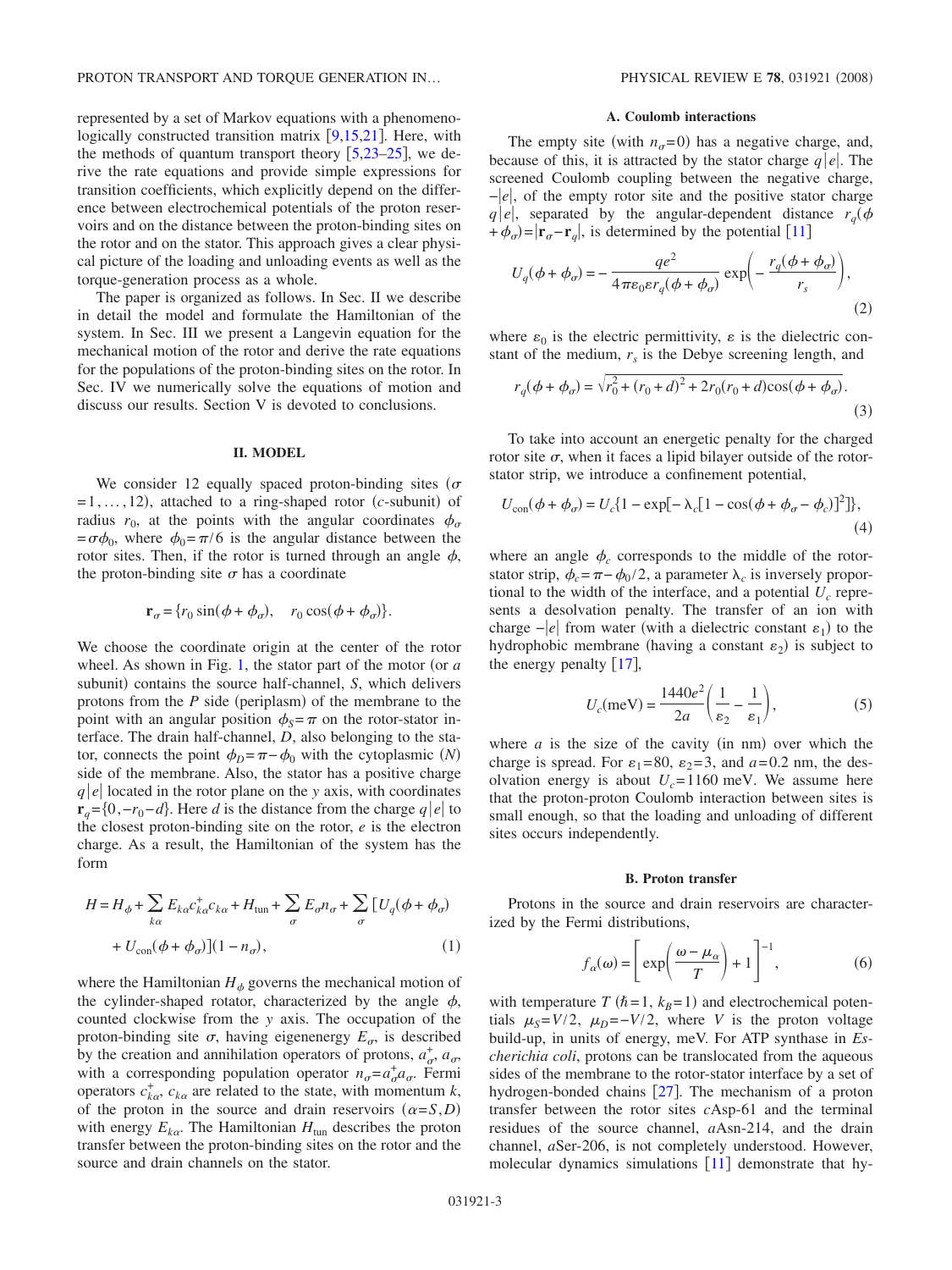drogen bonds can be formed between the proton-binding sites on the rotor  $(cAsp-61)$  and the terminal residues (*a*Asn-214 or *a*Ser-206). These bonds are able to transfer protons within picoseconds either by collective tunneling [[27](#page-8-24)], or, which is more probable, by classical hopping  $[8,11]$  $[8,11]$  $[8,11]$  $[8,11]$ . The proton translocation process strongly depends on the distance between the rotor sites and the stator residues and, at the molecular level, it can be facilitated by internal rotations of transmembrane helices as well as by the motion of other key elements  $[11,28,29]$  $[11,28,29]$  $[11,28,29]$  $[11,28,29]$  $[11,28,29]$ . In our simplified model, we mimic the stator-rotor proton transitions with the Hamiltonian

$$
H_{\text{tun}} = -\sum_{k\alpha\sigma} \left( T_{k\alpha} c_{k\alpha}^{\dagger} a_{\sigma} + T_{k\alpha}^{*} a_{\sigma}^{\dagger} c_{k\alpha} \right) w_{\alpha} (\phi + \phi_{\sigma}), \qquad (7)
$$

<span id="page-3-0"></span>which describes the effective proton tunneling with amplitudes  $T_{k\alpha}$ , multiplied by factors  $w_{\alpha}(\phi + \phi_{\sigma})$ . The factors  $w_{\alpha}(\phi + \phi_{\sigma})$  depend on the distance between the site  $\sigma$  and the final residue of the  $\alpha$ -channel located at the point **r**<sub> $\alpha$ </sub>  $=$ { $r_0 \sin \phi_\alpha$ , $r_0 \cos \phi_\alpha$ },

$$
|\mathbf{r}_{\sigma} - \mathbf{r}_{\alpha}| = \sqrt{2}r_0\sqrt{1 - \cos(\phi + \phi_{\sigma} - \phi_{\alpha})}.
$$
 (8)

We approximate this dependence by the exponential function,

$$
w_{\alpha}(\phi + \phi_{\sigma}) = \exp(-\lambda_r |\mathbf{r}_{\sigma} - \mathbf{r}_{\alpha}|), \tag{9}
$$

characterized by a steepness  $\lambda_r$ . The value of  $\lambda_r$  is inversely proportional to the size of the molecular groups participating in the proton transport (either *c*Asp-61 and *a*Asn-214, or  $a$ Ser-206). It should be noted that the specific functional form of the factor  $w_{\alpha\sigma}(\phi)$  is not crucial for the model under study.

#### **III. EQUATIONS OF MOTION**

The viscous medium creates a torque,

$$
\mathcal{T}_r = \zeta_r \frac{d\phi}{dt},\tag{10}
$$

acting on the cylinder-shaped rotor, together with a stochastic force  $\xi$ . For a cylinder with radius  $r_0$  and height *h*, rotating in a medium with viscosity  $\eta$ , the drag coefficient  $\zeta_r$  is defined by the formula  $\left[30,31\right]$  $\left[30,31\right]$  $\left[30,31\right]$  $\left[30,31\right]$ :

$$
\zeta_r = 4\pi \eta r_0^2 h. \tag{11}
$$

It follows from the Hamiltonian  $(1)$  $(1)$  $(1)$ , that the processes of loading and unloading of protons at the rotor-stator interface generates an additional torque. Thus, the following Langevin equation describes the biased overdamped diffusion of the rotor:

<span id="page-3-4"></span>
$$
\zeta_r \dot{\phi} = \xi + \mathcal{T}_{ext} - \sum_{\sigma} (1 - n_{\sigma}) \frac{d}{d\phi} [U_q(\phi + \phi_{\sigma}) + U_{con}(\phi + \phi_{\sigma})].
$$
\n(12)

Here  $\xi(t)$  is a zero-mean value Gaussian fluctuation source, characterized by the correlation function:  $\langle \xi(t) \xi(t') \rangle$  $=2T\zeta_r\delta(t-t')$ , and  $T_{ext}$  is an external torque produced by the  $F_1$  motor. We expect that the  $F_0$  motor will rotate in the CW direction (looking from the periplasm side of the membrane). Therefore, the torque from  $F_1$ , which decelerates this motion, should have a negative sign,  $T_{ext}<0$ . The effects of the rotorstator proton transitions on the mechanical motion, resulting from the Hamiltonian  $H_{\text{tun}}$ , are assumed to be negligibly small.

The "chemical" part of the problem, namely, the process of loading and unloading the proton-binding sites on the rotor, is governed by the Heisenberg equations for the population operators,  $n_{\sigma} = a_{\sigma}^{\dagger} a_{\sigma}$ , which can be derived [[5](#page-8-3)[,24](#page-8-19)] from Eqs.  $(1)$  $(1)$  $(1)$  and  $(7)$  $(7)$  $(7)$ ,

$$
\dot{n}_{\sigma} = i \sum_{k\alpha} \left( T_{k\alpha}^* a_{\sigma}^+ c_{k\alpha} - T_{k\alpha} c_{k\alpha}^+ a_{\sigma} \right) w_{\alpha} (\phi + \phi_{\sigma}), \qquad (13)
$$

<span id="page-3-2"></span>where the reservoir operators,  $c_{k\alpha}$ , are represented as a sum of the free term,  $c_{k\alpha}^{(0)}$ , and the term describing the reservoir response

$$
c_{k\alpha} = c_{k\alpha}^{(0)} - T_{k\alpha} \sum_{\sigma} \int dt_1 g_{k\alpha}^r(t, t_1) a_{\sigma}(t_1) w_{\alpha\sigma}(t_1). \tag{14}
$$

<span id="page-3-1"></span>**Here** 

$$
g_{k\alpha}^r(t,t_1) = -i \exp[-iE_{k\alpha}(t-t_1)]\theta(t-t_1)
$$

is the retarded Green function of the  $\alpha$ -reservoir,  $\theta(t-t_1)$  is the Heaviside step function, and

$$
w_{\alpha\sigma}(t) \equiv w_{\alpha}(\phi(t) + \phi_{\sigma}).
$$

The correlator of the free reservoir operators is determined by the Fermi-distribution function  $f_{\alpha}(E_{k\alpha})$ ,

$$
\langle c_{k\alpha}^{(0)+}(t)c_{k\alpha}^{(0)}(t_1)\rangle = f_{\alpha}(E_{k\alpha})\exp[iE_{k\alpha}(t-t_1)].
$$

On substituting Eq.  $(14)$  $(14)$  $(14)$  into Eq.  $(13)$  $(13)$  $(13)$ , and averaging the latter equation over the fluctuations of the proton reservoirs, we obtain

<span id="page-3-3"></span>
$$
\langle \dot{n}_{\sigma} \rangle + \sum \Gamma_{\alpha} w_{\alpha \sigma}^{2}(t) \langle n_{\sigma} \rangle
$$
  
= 
$$
\sum_{\alpha} |T_{k\alpha}|^{2} \int dt_{1} f_{\alpha}(E_{k\alpha}) e^{iE_{k\alpha}(t-t_{1})} w_{\alpha \sigma}(t) w_{\alpha \sigma}(t_{1})
$$
  

$$
\times \langle [a_{\sigma}(t), a_{\sigma}^{+}(t_{1})]_{+} \rangle \theta(t-t_{1}) + \text{H.c.}
$$
 (15)

We introduce here the transition rates between the protonbinding sites and the reservoirs,

$$
\Gamma_{\alpha} = 2\pi \sum_{k} |T_{k\alpha}|^2 \delta(E - E_{k\alpha}),
$$

which are independent of energy in the wide-band limit approximation. Assuming weak coupling between the sites and the reservoirs, we employ free-evolving proton operators,  $a_{\sigma}(t) = e^{-iE_{\sigma}(t-t_1)} a_{\sigma}(t_1)$ , to calculate the anticommutator in Eq.  $(15)$  $(15)$  $(15)$ . Here

$$
\overline{E}_{\sigma} = E_{\sigma} - U_q(\phi + \phi_{\sigma}) - U_{\text{con}}(\phi + \phi_{\sigma}), \tag{16}
$$

is the total eigenenergy of the proton on the site  $\sigma$  including contributions of the stator charge potential,  $U_q(\phi)$ , and the confining potential,  $U_{\text{con}}(\phi)$ . As a result, we derive a set of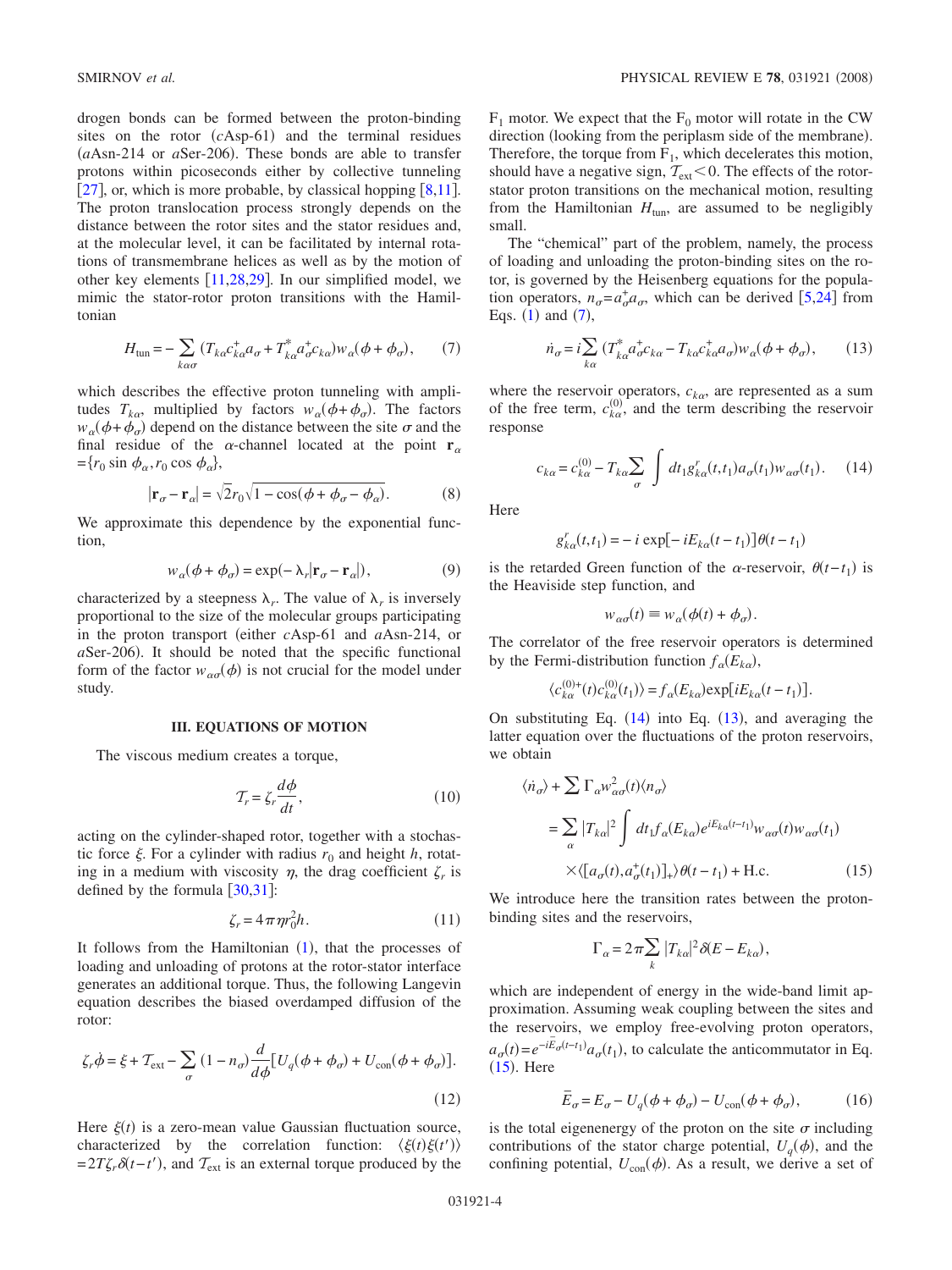rate equations for the populations  $n_{\sigma}$ , partially averaged over the Fermi distributions of the proton reservoirs,

$$
\dot{n}_{\sigma} + \sum_{\alpha} \Gamma_{\alpha\sigma}(\phi) n_{\sigma} = \sum_{\alpha} \Gamma_{\alpha\sigma}(\phi) f_{\alpha}(\bar{E}_{\sigma}). \tag{17}
$$

<span id="page-4-0"></span>Hereafter we drop the averaging brackets  $\langle \cdots \rangle$  and introduce the angular-dependent transition coefficients,

$$
\Gamma_{\alpha\sigma}(\phi) = \Gamma_{\alpha} w_{\alpha}^{2} [\phi(t) + \phi_{\sigma}].
$$

The rate equations  $(17)$  $(17)$  $(17)$  replace the phenomenological Markovian equations  $[9,15,21]$  $[9,15,21]$  $[9,15,21]$  $[9,15,21]$  $[9,15,21]$ , which are usually employed for a description of the loading and unloading of the rotor sites. The characteristic time of proton transfer to and out of the proton-binding sites  $\lceil 8,11 \rceil$  $\lceil 8,11 \rceil$  $\lceil 8,11 \rceil$  $\lceil 8,11 \rceil$  is much shorter than the time scale of the rotation angle  $\phi$ . Accordingly, we can average the stochastic equation  $(12)$  $(12)$  $(12)$  over fluctuations of the proton reservoirs without averaging over the fluctuations of the mechanical heat bath. The partially averaged proton population  $n_{\sigma}$ , involved in Eq. ([12](#page-3-4)), depends on the local fluctuating value of the rotor angle  $\phi(t)$ . In the next section we solve numerically the stochastic equation  $(12)$  $(12)$  $(12)$  together with the system of rate equations  $(17)$  $(17)$  $(17)$  and investigate various regimes of the rotary nanomotor.

# **IV. RESULTS**

We consider a cylinder-shaped motor with radius  $r_0$  $=$ 3 nm and height  $h$ =6 nm, rotating in a medium with viscosity coefficient  $\eta = 1$  Pa s, which is 1000 times higher than the viscosity of water. For a protein environment, surrounding the stator charge  $q|e|$  and having a dielectric constant  $\varepsilon$  $=$  3, the energy of the Coulomb coupling  $U_q(\phi)$  ([2](#page-2-1)) is proportional to the factor  $qe^2/(4\pi\varepsilon_0 \varepsilon) = q \times 480$  meV nm. The Debye screening radius is  $r_s = 1$  nm. We also assume that both, the stator charge and the end of the source channel, are located in the rotor plane on the *y* axis with  $\phi_s = \pi$ , and that the stator charge is offset by the minimum distance *d*  $=0.9$  nm from the circumference of the rotor ring. The drain channel is shifted to the right-hand side by the angle  $\phi_0$ ,  $\phi_D = \pi - \phi_0$ . For the steepness  $\lambda_r$  involved in the function  $w_{\alpha}(\phi)$ , we choose the value  $\lambda_r = (0.25 \text{ nm})^{-1}$ . The confinement potential  $(4)$  $(4)$  $(4)$  is characterized by the parameters  $U_c$ =1160 meV,  $\lambda_c$ =20. We assume that all proton-binding sites  $(\sigma=1, \ldots, 12)$  have the same eigenenergy,  $E_{\sigma} = E_0$ . The proton transport through the system occurs if the  $\phi$ -dependent energy levels of the proton-binding sites,  $E(\phi) = E_0 - U_q(\phi)$  $-U_{\text{con}}(\phi)$ , located near the source and drain half-channels,  $\phi = \phi_s$ ,  $\phi_p$ , fit the transport window

$$
\frac{V}{2} > E(\phi_S) > E(\phi_D) > -\frac{V}{2}.
$$
 (18)

<span id="page-4-2"></span>The energy  $E_0 = -90$  meV gives the values  $E(\phi_D) =$  $-84$  meV,  $E(\phi_s) = 100$  meV, which meet these conditions at the transmembrane potential  $V=250$  meV. It is assumed that the time scales for transitions of protons between the reservoirs and the rotor sites are about  $\Gamma_S^{-1} = \Gamma_D^{-1} = 0.5 \mu s$ .

<span id="page-4-1"></span>

FIG. 2. (Color online) (a) Time dependence of the number of full rotations  $\phi(t)/2\pi$  at *V*=250 meV,  $T_{ext}$ =−41 pN nm,  $E_0$  $=$  -90 meV, and at  $T=300$  K; (b) depopulations of the protonbinding sites,  $\overline{n}_{\sigma} = (1 - n_{\sigma}), \sigma = 1, ..., 12$ , versus time (in ms); (c) the number of protons,  $N<sub>S</sub>$ , transferred from the source to the drain reservoir, versus time (in ms). Notice the periodicity in (b). It follows from (a), that the motor performs a bit more than one full CW rotation for a period of time  $\sim 0.25$  ms. This rotation is accompanied by the cyclic loading and unloading of the proton-binding sites on the rotor (b), starting with the site number "5" [see Fig.  $1(a)$  $1(a)$  and part (b) of this figure]. All sites were populated at the initial time *t*=0. The rotor works as a Ferris wheel carrying protons from the source reservoir *S* to the drain *D*. The number of protons,  $N<sub>S</sub>$ , translocated from the source to the drain, increases stepwise during the rotation of the wheel (c). Almost 12 protons are transferred through the 12-site system after the full circle, as seen in (c).

#### **A. Rotations and site depopulations**

In Fig. [2](#page-4-1)(a) we plot a number of full rotations,  $\phi(t)/2\pi$ , as a function of time (in ms), obtained from the numerical solution of the Langevin equation  $(12)$  $(12)$  $(12)$ , coupled to the rate equations ([17](#page-4-0)), at the source-drain voltage  $V=250$  meV, the stator charge  $|e|$  ( $q=1$ ), and at temperature  $T=300$  K. We take into account here the constant load torque from the  $F_1$ motor,  $T_{ext}$ =−41 pN nm, which is enough to produce three ATP molecules per rotation of the  $F_1$  motor.

In the initial state all sites are occupied with protons, and, because of this, are electrically neutral. The process of site depopulation is illustrated in Fig.  $2(b)$  $2(b)$ , where we plot the probability to have the empty  $\sigma$  site,  $\bar{n}_{\sigma}$ =1−*n*<sub> $\sigma$ </sub>, as a function of time for  $\sigma = 1, \ldots, 12$ . The maximum value of  $\bar{n}_{\sigma}$  on this graph corresponds to the unoccupied proton-binding site  $\sigma$ . The site "5" is depopulated in the first turn, because it is initially in the closest position to the drain channel. The empty site is attracted by the positive stator charge, and this force turns the rotor by an angle  $\pi/6$  [see Fig. [2](#page-4-1)(a)]. The site "5" is occupied again when it reaches the source channel. In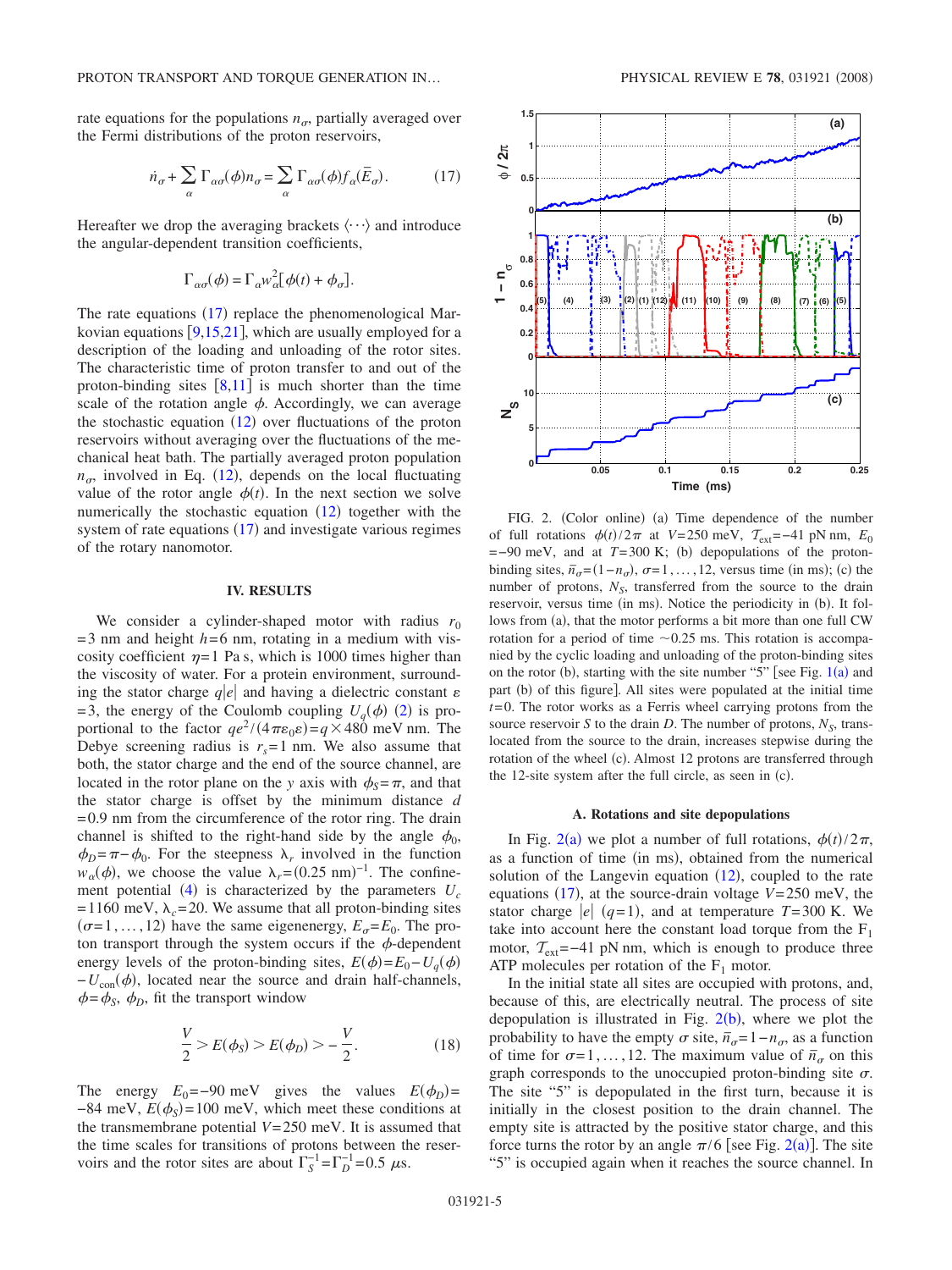Fig.  $2(c)$  $2(c)$  we plot the number  $N<sub>S</sub>$  of protons, transferred from the source reservoir, as a function of time. It is evident from Fig.  $2(c)$  $2(c)$  that loading the site "5" is accompanied by the transfer of a proton from the source channel. The depopulation of the site "4" begins at the same time as the depopulation of the site "5." This process repeats over and over, resulting in a continuous unidirectional rotation of the rotary ring. The loaded motor makes a complete turn in a time interval  $\sim 0.25$  ms, which corresponds to the frequency of rotations near 4 kHz; in so doing the system translocates about 12 protons down the potential gradient of 250 meV.

It should be noted that here we have an asymmetric configuration, where the energy level of the proton near the source channel is higher than the proton energy near the drain outlet,  $E(\phi_S) > E(\phi_D)$ . The energy drop,

$$
\Delta E = E(\phi_S) - E(\phi_D) = U_q(\phi_D) - U_q(\phi_S), \tag{19}
$$

is directly converted into mechanical energy by the  $F_0$  motor. We note that  $U_q(\phi) < 0$  and  $U_{con}(\phi_S) = U_{con}(\phi_D)$ . At the opposite sign of the transmembrane potential difference,  $V < 0$ , the motor does not produce any unidirectional rotation, since in this case the proton energies do not fit the transport window  $(18)$  $(18)$  $(18)$ .

## **B. Torque generation and shuttling**

In Fig. [3](#page-5-0) the average rotational frequency,  $\langle \Omega \rangle / 2\pi$  $=$  $\langle \dot{\phi} \rangle / 2\pi$ , shown in (a), and the proton current,  $I_S = N_S / \tau_R$ , (b) averaged over the time interval  $\tau_R = 2$  ms as well as over several realizations, are presented as functions of the eigenenergy of the proton-binding states on the rotor,  $E_0$ , at three values of the temperature,  $T=4.2$  K (liquid <sup>4</sup>He); *T*  $=77.2$  K (liquid <sup>14</sup>N); and *T*=300 K. The other parameters, namely, the proton voltage, *V*=250 mV, the normalized stator charge,  $q=1$ , and the external torque,  $T_{ext}=-41$  pN nm, correspond to the loaded  $F_0$  motor. At resonant values of  $E_0$ ,  $E_0$  ~ -90 meV, and at high enough temperatures, *T* > 50 K, the motor works in a torque-generating regime characterized by a positive (CW) direction of rotation,  $\langle \Omega \rangle > 0$ , and positive current,  $I_s > 0$ , when protons flow downhill, from the source to the drain reservoir. In this regime both mechanisms, the power stroke and the Brownian ratchet, contribute to the torque generation.

At low temperatures, e.g., when *T*=4.2 K, the ratchet mechanism practically turns off, and the system is not able to produce enough torque to execute the full-circle rotation in the presence of the counteracting load torque  $T_{ext}$ . In this shuttling mode, one proton-binding site oscillates back and forth between the source and drain channels, translocating the protons  $(I<sub>S</sub> > 0)$ , but no unidirectional rotation is generated  $(\langle \Omega \rangle = 0)$ .

When  $E_0$ < -160 meV the system is out of the transport windows, and the proton-binding sites on the rotor are always populated. Then, the rotor follows the negative external torque and rotates in the CCW direction without transferring protons (i.e.,  $\langle \Omega \rangle \langle 0, I_s \simeq 0$ ).

#### **C. Torque generation and proton pumping**

In Fig. [4](#page-6-0) we show the dependence of  $(a)$  the average speed of rotations,  $\langle \Omega \rangle / 2\pi$ , and (b) the average particle cur-

<span id="page-5-0"></span>

FIG. 3. (Color online) (a) The average frequency of rotations,  $\langle \Omega \rangle / 2\pi$  (in kHz), and (b) the average proton current *I<sub>S</sub>* (the number of protons, transferred through the system in 1 ms) as functions of the energy of the rotor sites,  $E_0$  (in meV), at  $V=250$  meV,  $T_{ext}$ =−41 pN nm, and at different temperatures, *T*=4.2 K, *T*=77.2 K, and  $T=300$  K. In the torque-generating regime  $(T=300$  K,  $E_0$  $\sim$  –80 meV), despite the counteracting load torque  $\tau_{\text{ext}}$ , the system rotates CW,  $\langle \Omega \rangle$  > 0, performing about five full circles [(a) red continuous line] and carrying more than 60 protons from the source to the drain in 1 ms (b). However, at very low temperatures, *T* =4.2 K, the Brownian ratchet component of the torque-generating process turns off, and the rotor is not able to overcome the external torque. The system is now in the shuttling regime oscillating near a fixed position with zero average frequency of rotations,  $\langle \Omega \rangle = 0$ , but carrying about 20 protons per millisecond  $[(a)$  and  $(b)$  flat plateaus in the blue dashed curves].

rent,  $I_s$  (average number of protons transferred from the source channel per 1 ms), on the voltage *V* for the whole range of the CCW-directed external torque  $\mathcal{T}_{ext}$ , from zero to −120 pN nm, at *E*<sub>0</sub>=−90 meV, and *T*=300 K. For values of the external torque between zero and −80 pN nm and at a sufficiently high voltage,  $V > 220$  meV, the motor performs a CW rotation [Fig.  $4(a)$  $4(a)$ ] with a maximum frequency  $\sim$  10 kHz (the torque-generating mode). In the process, protons flow downhill, from the source  $(\mu_s = V/2)$  to the drain channel  $(\mu_D = -V/2)$ . The CCW-directed external torque hampers this motion, and when  $|T_{ext}| > 80$  pN nm the rotation stops [Fig.  $4(a)$  $4(a)$ ].

In the regime of ATP hydrolysis [[13](#page-8-8)], the  $F_1$  motor produces a sufficient torque to drive the rotation of the  $F_0$  motor in the reverse (CCW) direction. In our case this regime takes place when  $|T_{ext}| > 50$  pN nm, provided that the transmembrane potential is small enough,  $V < 170$  meV [Fig. [4](#page-6-0)(a)]. It is evident from Fig.  $4(b)$  $4(b)$  that in this range of parameters the system works as a proton pump  $(I<sub>S</sub>< 0)$ , which translocates protons against the gradient of the electrochemical potential with a pumping efficiency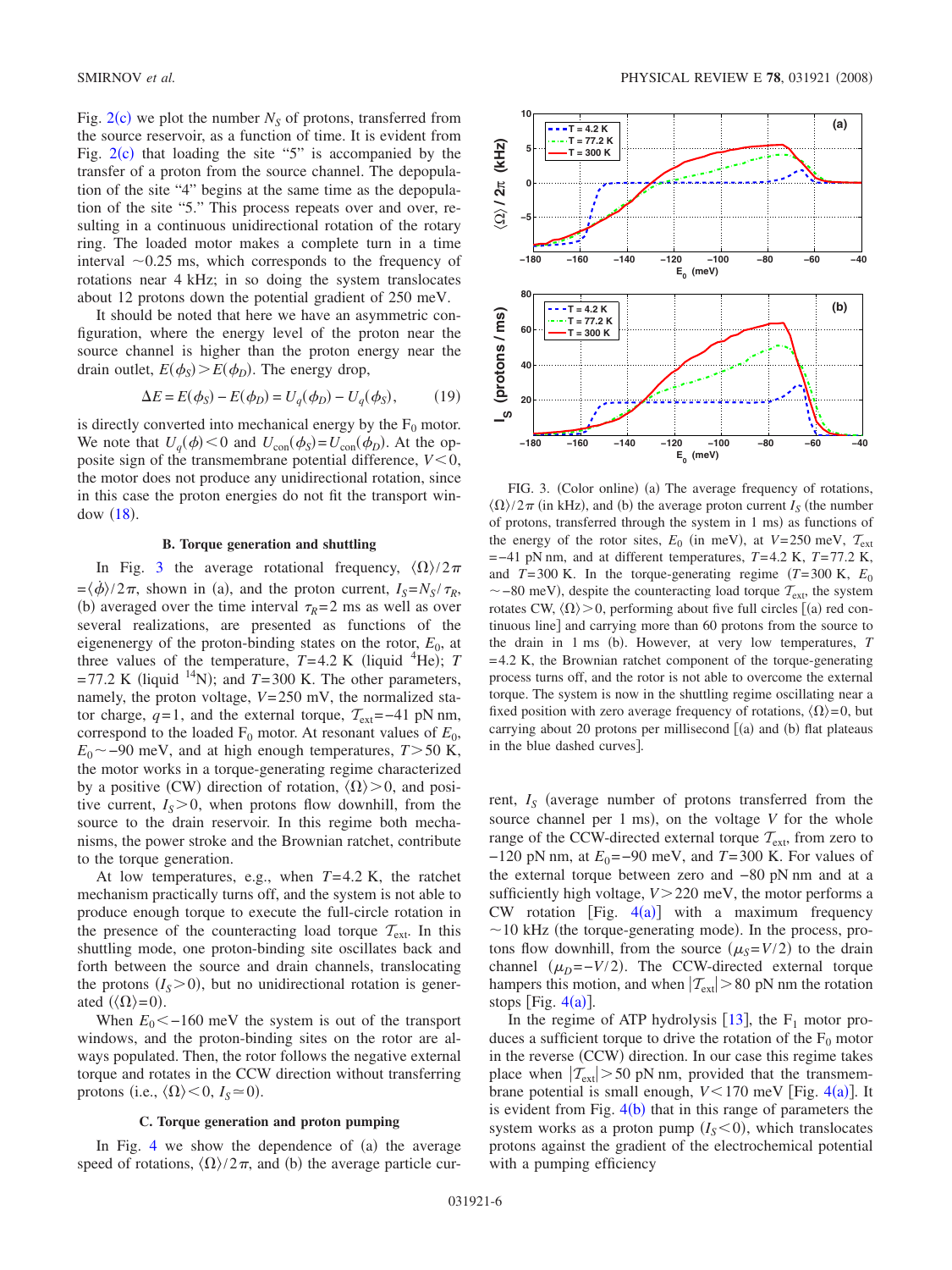<span id="page-6-0"></span>

FIG. 4. (Color online) (a) The average speed of rotations  $\langle \Omega \rangle / 2\pi$  (in kHz), and (b) the average proton current, *I<sub>S</sub>*, as functions of the proton voltage, *V* (in meV), and the external torque,  $T_{ext}$  $(in pN nm)$ , at  $E_0 = -90$  meV, and  $T = 300$  K. (a) shows that for a low enough counteracting load torque,  $|T_{ext}| < 80$  pN nm, and at a high proton voltage,  $V > 220$  meV, the motor rotates clockwise with a maximum frequency of about 10 kHz. This rotation is accompanied by the positive proton current reaching the value  $I<sub>S</sub>$  $\sim$  100 protons/ms (b). The dark (negative) regions in the figure correspond to the regime of ATP hydrolysis (pumping mode), when at low voltages,  $V < 170$  meV, the external torque,  $|\mathcal{T}_{ext}|$  $>$  50 pN nm, is powerful enough to drive the motor rotation in the CCW direction ( $\langle \Omega \rangle$ <0), pumping protons ( $I<sub>S</sub>$ <0) from the drain to the source against the proton electrochemical gradient  $V$  (b).

$$
\mathcal{E}_{\text{pump}} = \frac{I_S V}{\mathcal{T}_{\text{ext}}(\Omega)} \sim 20\%
$$
 (20)

when  $V=100$  meV and  $T_{ext}=-108$  pN nm.

Note, that the voltage threshold for the torque-generating regime  $(V>210$  meV when  $T_{ext}$ =−41 pN nm) corresponding to the value of the electrochemical potential difference across the bacterial membrane and the inner mitochondrial membrane, is not preassigned *a priori*, but it is naturally determined by the configuration parameters of the model; for example, by the charge and the position of the stator as well as by the value of the load torque necessary to drive the ATP synthesis.

# **D. Contributions from the Brownian ratchet and power stroke components**

The model studied here can be considered as a combination of Brownian ratchet and power stroke components [ $10,21$  $10,21$ ]. The Brownian ratchet harnesses the energy of thermal fluctuations, biased by chemical reactions, to generate a unidirectional rotation. In our case, the ratchet component is introduced via a fluctuation force  $\xi$ , working in combination with the processes of loading and unloading protons in the presence of the confining potential  $U_{\text{con}}$  [see Eqs.  $(12)$  $(12)$  $(12)$  and  $(17)$  $(17)$  $(17)$ ]. It is expected that the ratchet contribution should be significantly diminished at low temperatures.

The power stroke component is due to the Coulomb attraction between the positive stator charge,  $q|e|$ , and the

<span id="page-6-1"></span>

FIG. 5. (Color online) (a) Average torque,  $\langle T \rangle$  (in pN nm), and efficiency,  $\mathcal{E}$ , of the isolated motor  $(\mathcal{T}_{ext}=0)$  as functions of the normalized stator charge *q* (in units of  $|e|$ ) for *V*=250 meV,  $E_0$ =−90 meV, and for three different temperatures: *T*=4.2 K (blue dashed line);  $T=77.2$  K (green dashed-dotted line); and  $T=300$  K (red continuous line). Without the stator charge  $[(a)$ , red continuous line,  $T=300 \text{ K}$ ,  $q \sim 0$  the ratchet mechanism produces the torque  $\sim$  12 pN nm, which is not enough to drive ATP synthesis. Near the optimal value of the stator charge  $(q \sim 1)$ , but at very low temperatures,  $T=4.2$  K, the isolated motor generates the torque 60 pN nm by means of the power stroke mechanism  $[(a)$  blue dashed line]. This torque is higher than the CCW torque (-41 pN nm) necessary for ATP production. However, at these conditions, the  $F_0$  motor coupled to the load  $(\mathcal{T}_{ext} = -41 \text{ pN nm})$  switches from the torquegenerating mode to the shuttling regime, as shown in Fig. [3,](#page-5-0) and no average torque is produced. (b) demonstrates that the efficiency of the motor can reach  $\approx 80\%$ , when both components contribute to the torque-generating process.

negatively charged unoccupied rotor site. This part of the torque-generating process is proportional to the coefficient *q*, which is the stator charge, measured in units of  $|e|$ . For the torque-generating and pumping process in the  $F_0$  motor of  $E$ . *coli*, the importance of the residue *c*Arg-210, carrying a positive charge, has been emphasized in Refs.  $[8,22]$  $[8,22]$  $[8,22]$  $[8,22]$ .

In Fig. [5,](#page-6-1) taking the values  $d=0.9$  nm,  $E_0=-90$  meV, and V=250 meV, we plot (a) the average torque  $\langle T \rangle$  generated by the isolated motor (at  $|\mathcal{T}_{ext}|=0$ ), and (b) the efficiency  $\lceil 14 \rceil$  $\lceil 14 \rceil$  $\lceil 14 \rceil$ ,

$$
\mathcal{E} = \frac{\langle \mathcal{T} \rangle \langle \Omega \rangle}{I_S V},\tag{21}
$$

of the system as a function of the stator charge *q*, normalized by  $|e|$ , at low  $(T=4.2 \text{ K}$ , dashed blue line), intermediate  $(T=4.2 \text{ K})$  $=77.2$  K, dashed-dotted green line), and high  $(T=300$  K, continuous red line) temperatures.

In the pure Brownian ratchet regime (no stator charge, *q*  $= 0$ ) the system generates a pronounced torque,  $\langle T \rangle$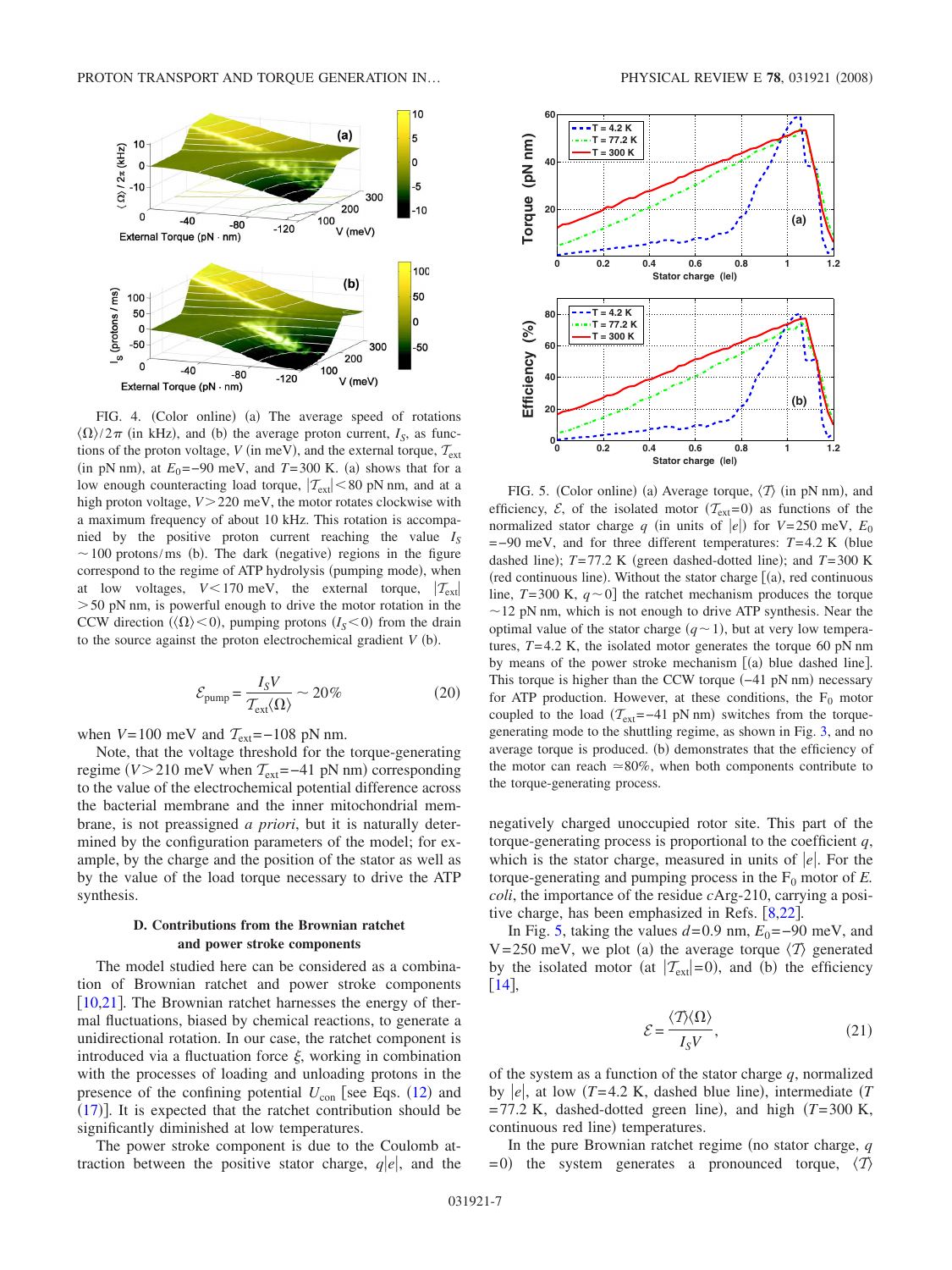$\sim$  12 pN nm, if the temperature is high, *T*=300 K. However, this torque is not enough to overcome the load torque,  $T_{ext}$ =−41 pN nm, which is necessary for ATP synthesis. For instance, at liquid Helium temperatures  $(T=4.2 \text{ K})$  the Brownian ratchet component is strongly suppressed.

Nevertheless, the power stroke mechanism can generate the torque  $\langle T \rangle_{\text{max}} \approx 60 \text{ pN nm}$ , which is higher than the load torque from the  $F_1$  motor. The isolated  $F_0$  motor demonstrates this peak value of the torque and the efficiency,  $\mathcal{E}_{\text{max}} \approx 80\%$ , at the stator charge near *e q*  $\approx$  1).

It follows from Fig. [3](#page-5-0) that the power stroke component alone is not able to drive ATP synthesis, because at the load conditions,  $T_{ext}$ =−41 pN nm, and at *T*=4.2 K, the system operates in the shuttling mode, with a proton current but generating no unidirectional motion. Notice also that despite the presence of a medium with high viscosity coefficient,  $\eta$ =1 Pa s=1000 $\eta_{\text{water}}$ , and despite the very small size,  $r_0$  $=$  3 nm, the motor performs quite well and generates a significant torque at physiologically reasonable parameters.

Note that, because of the asymmetric configuration, this motor does not produce a unidirectional torque for a negative electrochemical potential difference  $(V<0)$ , but it switches the direction of rotation if the drain channel (see Fig.  $1$ ) is placed on the other side of the source channel (at  $\phi_D = \pi$  $+\phi_0$ ). This feature, as well as the nanoelectromechanical method as a whole, can be useful for explaining the switching ability of bacterial flagellar motors, which allows the chemotaxis of bacteria  $[14,16]$  $[14,16]$  $[14,16]$  $[14,16]$ .

### **V. CONCLUSIONS**

We have examined a simple nanoelectromechanical model of a proton-driven rotary nanomotor which mimics the basic operating principles and the configuration of the  $F_0$ motor of ATP synthase in bacterial and mitochondrial membranes. Treating ATP synthase as a nonequilibrium open system, coupled to two proton reservoirs, we have derived a set of rate equations, which describes the loading and unloading of the proton-binding sites on the rotor portion of the motor.

At normal conditions, the isolated motor generates a torque of about 60 pN nm with efficiency near 80%, whereas the motor working against a constant load, created by the  $F_1$ portion, exhibits a unidirectional rotation (Fig. [2](#page-4-1)) with frequency  $\sim$  4 kHz. It is shown that, depending on the temperature *T*, the external torque  $T_{ext}$ , the proton voltage build-up *V*, and the energy  $E_0$  of the rotor sites, the system operates in three different regimes: The torque-generating mode; the shuttling regime; and the pumping mode (see Fig. [3](#page-5-0) and Fig. [4](#page-6-0)).

In the torque-generating mode, energy (stored in the gradient of the proton electrochemical potential) is converted into mechanical energy of the rotor. This energy transfer drives the unidirectional rotation of the motor,  $\langle \Omega \rangle > 0$ , and the positive particle current,  $I_s$ >0, corresponding to the downhill flow of protons from the periplasmic  $(P)$  to the cytoplasmic (N) side of the membrane.

In the shuttling regime, which takes place at low temperatures, the rotor vibrates with a small amplitude near the initial point without performing a full circle. In doing so, the proton-binding site, located between the source and drain half-channels, works as a nanomechanical shuttle carrying protons from the *P* side to the *N* side of the membrane. This regime is distinguished by zero-frequency rotations,  $\langle \Omega \rangle = 0$ , and by a positive proton current,  $I_s > 0$ .

In the pumping mode  $[8,13]$  $[8,13]$  $[8,13]$  $[8,13]$ , ATP synthase operates in reverse, where ATP hydrolysis drives rotations of the  $F_1$  motor. This external torque,  $T_{ext}$ , is transmitted to the  $F_0$  motor, which pumps protons uphill, from the *N* to *P* membrane side. In our case, the CCW-directed external torque,  $T_{\text{ext}}$ =−120 pN nm, is enough to translocate, in 1 ms, about 90 protons against the electrochemical gradient of 100 meV [see Fig.  $4(b)$  $4(b)$ ].

We have studied the performance of the model at different temperatures and found that this performance depends significantly on the Coulomb interaction,  $U_a$ , between the positive stator charge and the negatively charged empty rotor site. The torque produced by the Brownian ratchet mechanism alone is not sufficient to overcome the load torque from the  $F_1$  motor. A key feature of the model is that, because of Coulomb coupling to the stator charge, the energy of the proton on the rotor site, which is close to the source halfchannel,  $E(\phi_s)$ , is higher, than the proton energy of the site located near the outlet of the drain channel,  $E(\phi_D)$ .

For positive proton voltage *V*, when the electrochemical potential of the source,  $\mu_s = V/2$ , exceeds the potential of the drain,  $\mu_D = -V/2$ , the rotor sites can be loaded with protons at the source and unloaded at the drain, if the energies  $E(\phi_S)$ and  $E(\phi_D)$  fit the transport window:  $\mu_S > E(\phi_S) > E(\phi_D)$  $> \mu_D$ . This energy difference,  $\Delta E = E(\phi_S) - E(\phi_S) = U_q(\phi_D)$  $-U_q(\phi_s)$ , is directly converted into mechanical energy. It is shown, however, that at low temperatures, when the Brownian ratchet component is suppressed, the motor works in the shuttling mode, and no torque is generated. This means that, in agreement with previous results  $\lceil 8,11 \rceil$  $\lceil 8,11 \rceil$  $\lceil 8,11 \rceil$  $\lceil 8,11 \rceil$ , the power stroke and the Brownian ratchet components should work together for the efficient operation of the system. These conclusions can be applied both to biological rotary motors and to artificial nanoengines. Notice also that an efficient and powerful future synthetic motor based on this bioinspired design would be expected to withstand a more severe environment, in particular, much lower temperatures, than its biological counterparts. The present design can be compared with modern industrial electrical motors having an efficiency about 90%. However, it should be emphasized that this efficiency decreases drastically when decreasing the size of the motors. Nanoscale motors operating in a warm and very viscous medium, even with an efficiency 80%, are worth building and studying as a function of various operating conditions.

#### **ACKNOWLEDGMENTS**

This work was supported in part by the National Security Agency, Laboratory of Physical Science, Army Research Office, National Science Foundation Grant No. EIA-0130383, Contract No. JSPS-RFBR 06-02-91200, and Core-to-Core (CTC) program supported by the Japan Society for Promotion of Science (JSPS). S.S. acknowledges support from the EPSRC ARF Contract No. EP/D072581/1 and AQDJJ network programme. L.M. was partially supported by the NSF NIRT, Grant No. ECS-0609146.